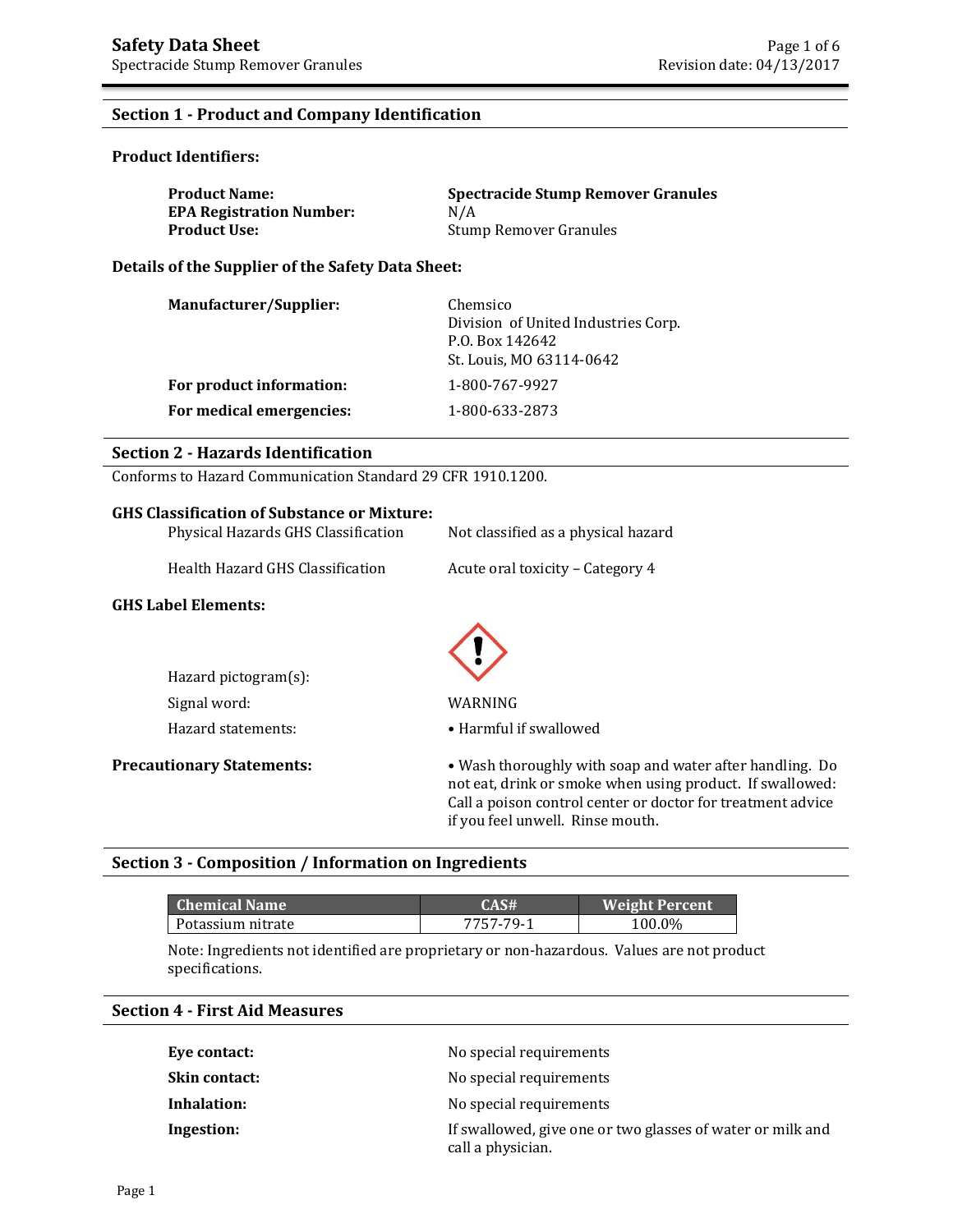| Notes to physician:    | None                                                                                                                                                                                                                              |
|------------------------|-----------------------------------------------------------------------------------------------------------------------------------------------------------------------------------------------------------------------------------|
| <b>General advice:</b> | If you feel unwell, seek medical advice (show the label<br>where possible). Ensure that medical personnel are aware<br>of the material(s) involved, and take precautions to protect<br>themselves. Keep out of reach of children. |

# **Section 5 - Fire Fighting Measures**

| <b>Flammable properties:</b>                   | Not flammable by OSHA criteria.                                                                                                                                                                                                              |
|------------------------------------------------|----------------------------------------------------------------------------------------------------------------------------------------------------------------------------------------------------------------------------------------------|
| Suitable extinguishing media:                  | Water fog, foam, $CO2$ , dry chemical                                                                                                                                                                                                        |
| Unsuitable extinguishing media:                | Not available                                                                                                                                                                                                                                |
| Specific hazards arising from the<br>chemical: | Container may melt and leak in heat of fire. Do not allow<br>run-off from firefighting to enter drains or water courses.                                                                                                                     |
| Protective equipment for firefighters:         | Firefighters should wear full protective clothing including<br>self-contained breathing apparatus.                                                                                                                                           |
| Hazardous combustion products:                 | None known                                                                                                                                                                                                                                   |
| Sensitivity to mechanical impact:              | None known                                                                                                                                                                                                                                   |
| <b>Explosion data:</b>                         | Not available                                                                                                                                                                                                                                |
| Sensitivity to static discharge:               | Not available                                                                                                                                                                                                                                |
| <b>Personal precautions:</b>                   | Keep unnecessary personnel away. Do not touch or walk<br>through spilled material. Do not touch damaged containers<br>or spilled material unless wearing appropriate protective<br>clothing. Keep people away from and upwind of spill/leak. |

### **Section 6 - Accidental Release Measures**

| <b>Personal precautions:</b>      | Remove all sources of ignition. Wear personal protective<br>equipment. Wash thoroughly after handling.                                                                                                                                                                                                                                                                                                                                                  |
|-----------------------------------|---------------------------------------------------------------------------------------------------------------------------------------------------------------------------------------------------------------------------------------------------------------------------------------------------------------------------------------------------------------------------------------------------------------------------------------------------------|
| For emergency responders:         | If specialized clothing is required to deal with the spillage,<br>take note of any information in Section 8 on suitable and<br>unsuitable materials.                                                                                                                                                                                                                                                                                                    |
| <b>Environmental precautions:</b> | Avoid dispersal of spilled material and runoff and contact<br>with soil, waterways, drains and sewers.                                                                                                                                                                                                                                                                                                                                                  |
| Methods for containment and       |                                                                                                                                                                                                                                                                                                                                                                                                                                                         |
| cleaning up:                      | Stop leak if without risk. Move containers from spill area.<br>Before attempting clean up, refer to hazard data given<br>above. Small spills may be absorbed with earth, sand or<br>absorbent material swept up and placed in suitable,<br>covered, and labeled containers. Prevent large spills from<br>entering sewers or waterways. Contact emergency<br>services and supplier for advice. Never return spills in<br>original containers for re-use. |

# **Section 7 - Handling and Storage**

**Precautions for safe handling:** Put on appropriate personal protective equipment (see Section 8). Do not use near heat, open flame or any other ignition source. Avoid contact with skin, eyes and clothing. Use an appropriate respirator when adequate ventilation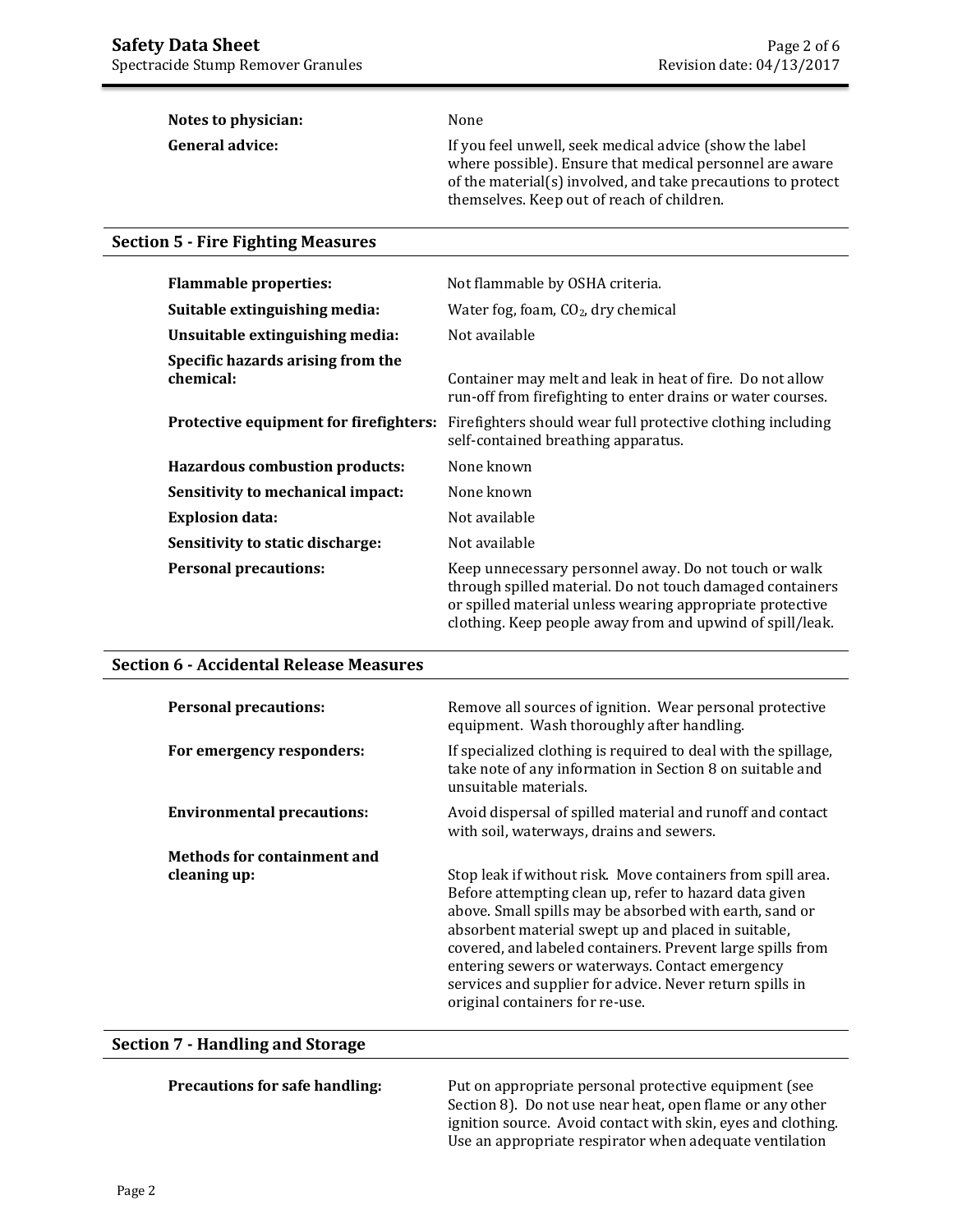is not available. Avoid breathing vapors or spray mists of the product. **Storage:** Store product in a cool, dry place, out of reach of children. Keep container closed when not in use. Keep away from food, drink and animal feedingstuffs. Keep tightly closed. Non-refillable container. Do not reuse or refill this container. Place in trash or offer for recycling if available.

# **Section 8 - Exposure Controls / Personal Protection**

### **Exposure guidelines:**

| <b>Components with Occupational Exposure Limits</b> |     |                 |  |                  |                        |                     |          |
|-----------------------------------------------------|-----|-----------------|--|------------------|------------------------|---------------------|----------|
|                                                     |     |                 |  |                  | <b>Exposure Limits</b> |                     |          |
|                                                     |     | <b>OSHA PEL</b> |  | <b>ACGIH TLV</b> |                        | <b>Supplier OEL</b> |          |
| <b>Chemical name</b>                                |     | $mg/m^3$<br>ppm |  | ppm              | mg/m <sup>3</sup>      | ppm                 | $mg/m^3$ |
| Potassium nitrate                                   | TWA | Not listed      |  | ------           |                        | Not listed          |          |

**Engineering controls:** General ventilation normally adequate.

| Personal protective equipment: |  |
|--------------------------------|--|
|                                |  |

| None required                                                                                                                                                                         |
|---------------------------------------------------------------------------------------------------------------------------------------------------------------------------------------|
| Wash hands after handling.                                                                                                                                                            |
| Where exposure guideline levels may be exceeded, use an<br>approved NIOSH respirator.                                                                                                 |
| Handle in accordance with good industrial hygiene and<br>safety practice. When using, do not eat or drink. Wash<br>hands before breaks and immediately after handling the<br>product. |
|                                                                                                                                                                                       |

### **Section 9 - Physical & Chemical Properties**

| Appearance:                                        | Crystalline/Powder                    |
|----------------------------------------------------|---------------------------------------|
| Color:                                             | White                                 |
| <b>Physical state:</b>                             | Solid                                 |
| Odor:                                              | <b>Odorless</b>                       |
| Odor threshold:                                    | No data available                     |
| pH:                                                | $6 - 10.5$ (Conc. $(\%w/w)$ : 10)     |
| <b>Melting point:</b>                              | 333.85°C                              |
| <b>Freezing point:</b>                             | 333.85°C                              |
| <b>Boiling point:</b>                              | No data available                     |
| <b>Flash point:</b>                                | No data available                     |
| <b>Evaporation rate:</b>                           | No data available                     |
| Flammability limits in air,<br>lower, % by volume: | No data available                     |
| Flammability limits in air,<br>upper, % by volume: | No data available                     |
| Vapor pressure:                                    | <0.1 kPa (<1 mm Hg) @ 20 $^{\circ}$ C |
| Vapor density:                                     | Non-volatile                          |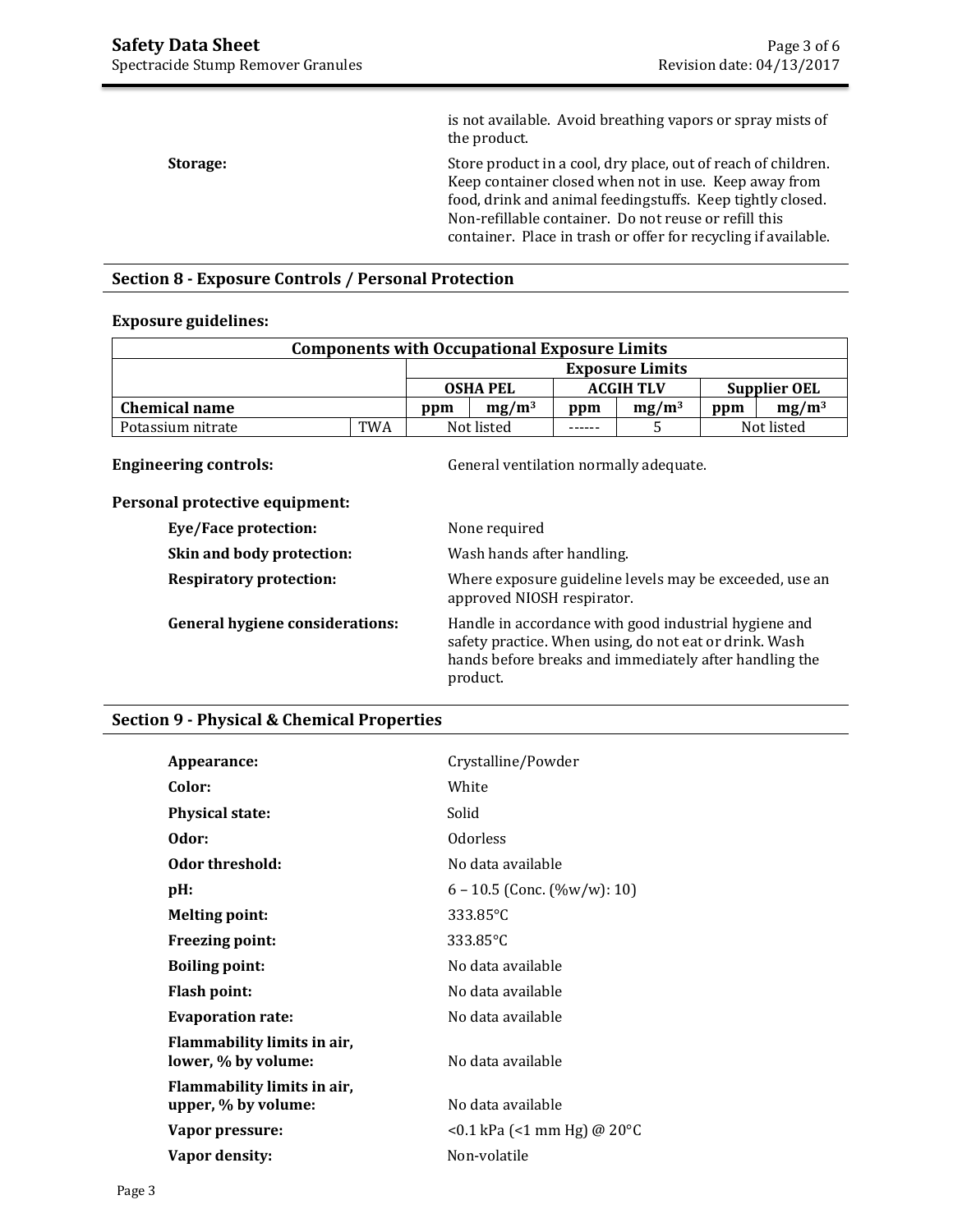| <b>Bulk density:</b>              | $1.1$ g/cm <sup>3</sup>                  |
|-----------------------------------|------------------------------------------|
| Octanol/water coefficient:        | No data available                        |
| Auto-ignition temperature:        | No data available                        |
| <b>Decomposition temperature:</b> | No data available                        |
| Solubility:                       | 31.6 g/100 ml of water at $20^{\circ}$ C |
| % Volatile organic compounds:     | N/A (Not an organic solvent)             |

# **Section 10 - Chemical Stability & Reactivity Information**

# **Reactivity**

| Conditions to avoid:                       | Excessive heating.                                                                           |
|--------------------------------------------|----------------------------------------------------------------------------------------------|
| Incompatible materials:                    | Reactive with reducing agents, organic materials, acids.<br>Slightly reactive with moisture. |
| <b>Chemical stability</b>                  |                                                                                              |
| <b>Product stability:</b>                  | Stable under recommended storage conditions.                                                 |
| <b>Other</b>                               |                                                                                              |
| Hazardous decomposition products:          | Under fire – oxides of nitrogen, oxides of potassium.                                        |
| <b>Possibility of hazardous reactions:</b> | Hazardous polymerization does not occur.                                                     |
| Costian 11 Toricalcated Information        |                                                                                              |

# **Section 11 - Toxicological Information**

| <b>Primary eye irritation:</b> | No known significant effects or critical hazards.          |
|--------------------------------|------------------------------------------------------------|
| Primary skin irritation:       | No known significant effects or critical hazards.          |
| Acute dermal:                  | No known significant effects or critical hazards.          |
| <b>Acute inhalation:</b>       | No known significant effects or critical hazards.          |
| Acute oral:                    | Practically non-toxic if swallowed.                        |
| Sensitization:                 | Not a skin sensitizer.                                     |
| <b>Chronic effects:</b>        | Not classified or listed by IARC, NTP, OSHA, EU and ACGIH. |
| Carcinogenicity:               | Not classified or listed by IARC, NTP, OSHA, EU and ACGIH. |
| <b>Mutagenicity:</b>           | Not applicable                                             |
| <b>Reproductive effects:</b>   | No data available                                          |
| Teratogenicity:                | Not applicable                                             |
| Ecotoxicity:                   | No data available                                          |

# **Section 12 - Ecological Information**

| <b>Environmental effects:</b>     | No data available |
|-----------------------------------|-------------------|
| <b>Aquatic toxicity:</b>          | None              |
| Persistence / degradability:      | No data available |
| Bioaccumulation / accumulation:   | No data available |
| <b>Partition coefficient:</b>     | No data available |
| Mobility in environmental media:  | No data available |
| <b>Chemical fate information:</b> | No data available |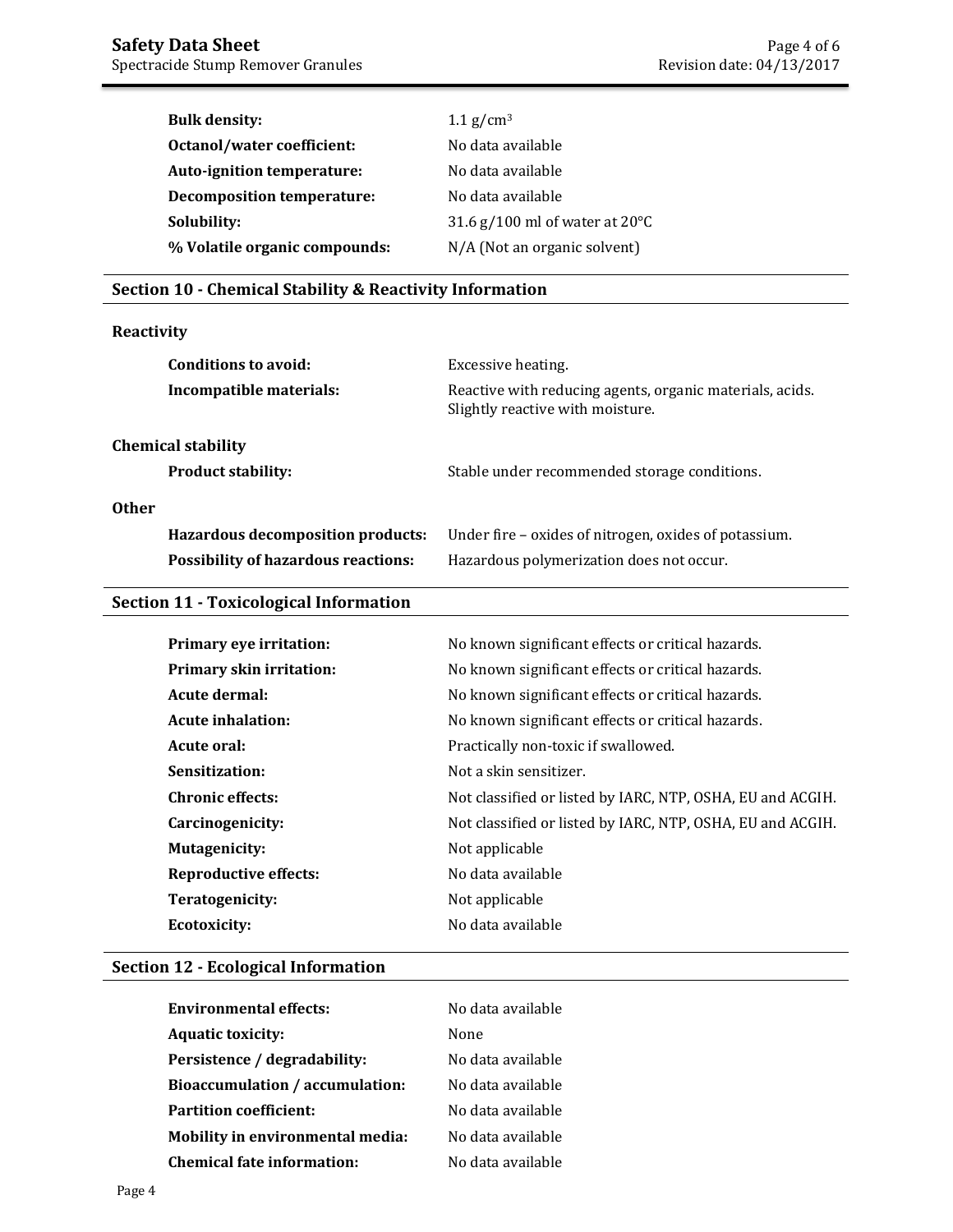# **Section 13 - Disposal Considerations**

| Waste codes:                  | Not available                                          |
|-------------------------------|--------------------------------------------------------|
| <b>Disposal instructions:</b> | Dispose in accordance with all applicable regulations. |
| Waste from residues/unused    |                                                        |
| products:                     | Not available                                          |
| Contaminated packaging:       | Not available                                          |

# **Section 14 - Transportation Information**

| U.S. Department of Transportation<br>(DOT): | UN1486, Potassium Nitrate, Class 5.1, PG-III |
|---------------------------------------------|----------------------------------------------|
| IATA:                                       | UN1486, Potassium Nitrate, Class 5.1, PG-III |
| IMDG:                                       | UN1486, Potassium Nitrate, Class 5.1, PG-III |

# **Section 15 - Regulatory Information**

| 29 CFR 1910.1200 hazardous chemical   |               |
|---------------------------------------|---------------|
| <b>Occupational Safety and Health</b> |               |
| <b>Administration (OSHA):</b>         | N٥            |
| <b>CERCLA (Superfund) reportable</b>  |               |
| quantity:                             | Not available |

# **Hazard categories**

# **Superfund Amendments and Reauthorization Act of 1986 (SARA):**

| Immediate Hazard                | N <sub>0</sub> |
|---------------------------------|----------------|
| Delayed Hazard                  | N <sub>0</sub> |
| Fire Hazard                     | No             |
| Pressure Hazard                 | No             |
| Reactivity Hazard               | N <sub>0</sub> |
| Section 302 extremely hazardous |                |
| <b>Substance:</b>               | No             |
| Section 311 hazardous chemical: | No             |
| <b>Clean Air Act (CAA):</b>     | Not available  |
| <b>Clean Water Act (CWA):</b>   | Not available  |
| <b>State regulations:</b>       | None           |

Following is the hazard information as found on the product label:

| Signal word:                 | WARNING                                                                                                                                                                                                                          |
|------------------------------|----------------------------------------------------------------------------------------------------------------------------------------------------------------------------------------------------------------------------------|
| Precautionary<br>statements: | Contains potassium nitrate. Harmful if swallowed. If swallowed, give one or two<br>glasses of water or milk and call a physician. Avoid contact with eyes, skin and<br>clothing. Should contact occur, was with plenty of water. |
| <b>Notification status:</b>  | All ingredients of this product are listed or are excluded from listing on the U.S.<br>Toxic Substances Control Act (TSCA) Chemical Substance Inventory.                                                                         |
| California Prop. 65:         | This product does not contain any chemicals known to the state of California to<br>cause cancer, birth defects or any other reproductive harm.                                                                                   |